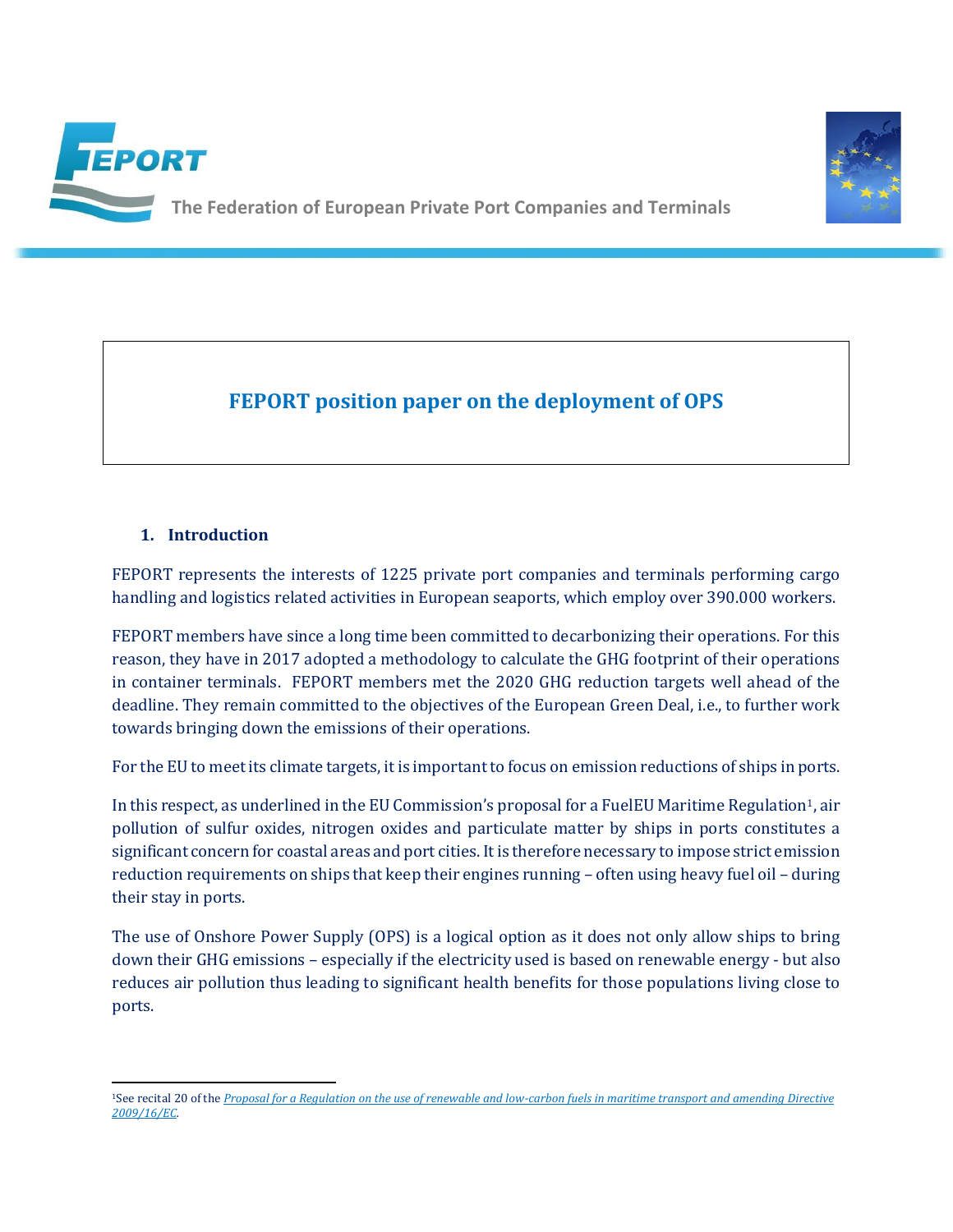## **Adopt an ambitious alternative fuels' infrastructure policy with clearly defined roles for each stakeholder of the maritime logistics chain**

FEPORT supports that FuelEU maritime lays down strict requirements for ships above a gross tonnage of 5000 to use OPS by 2030. Similarly, we agree that the Alternative Fuels Infrastructure Regulation proposal (AFIR) includes ambitious targets regarding infrastructure provision as it is crucial for EU policy to focus both on the demand *and* the supply side if the EU wants to avoid the socalled "chicken and egg" problem.

Yet, when implementing an ambitious policy regarding the rollout of OPS and clean bunkering facilities, it is key to avoid confusion when it comes to the split of roles in terms of financial and operational responsibilities between port and maritime stakeholders. **FEPORT therefore recommends to specifically mention in AFIR that the managing body of the port is the party responsible for the financing of refueling and recharging infrastructure, in accordance with the Port Services Regulation and the 2017 amendment to the General Block Exemption Regulation (GBER), which both stipulate that infrastructure management and maintenance is in the remit of port authorities.**

### **2. Financial responsibility**

Reducing shipping emissions in ports is of a clear public interest as it will enable Member States to meet their objectives of reduction of greenhouse gas emissions by 55% by 2030 as compared to 1990 levels. In addition, in view of the air pollution that is caused by ships using heavy fuel oil during their stay in port, ensuring an effective rollout of OPS is also a matter of public health.

## **Ensure the availability of sufficient public funding to support the rollout of alternative fuels infrastructure**

As the reduction of emissions in ports constitutes an important general interest, FEPORT thinks that the bulk of investments into clean refueling and recharging infrastructure in ports should be public.

We therefore support amendments to the AFI Regulation proposal that do not only oblige Member States to prepare a national policy framework, but also to draft a clear funding plan stipulating how the rollout of shore-side electricity and clean bunkering facilities in ports will be financed.

FEPORT also believes that parts of the revenues raised via the implementation of FuelEU Maritime and EU ETS should be used to fund the rollout of infrastructure in ports. Indeed, allowances paid by shipping lines to cover their emissions – in the case of EU ETS – and the penalties paid in case of noncompliance with the GHG intensity requirements spelled out in FuelEU should partially finance the deployment of alternative fuels infrastructure. In this way, the polluter pays principle will apply as the allowances and penalties paid by shipping based on their emissions and environmental performance will be used to finance the infrastructure that is needed to green maritime transport. Moreover, the establishment of a dedicated fund based on FuelEU and EU ETS revenues reduces the need for direct or indirect tax revenues to finance the deployment of OPS and clean bunkering facilities in ports.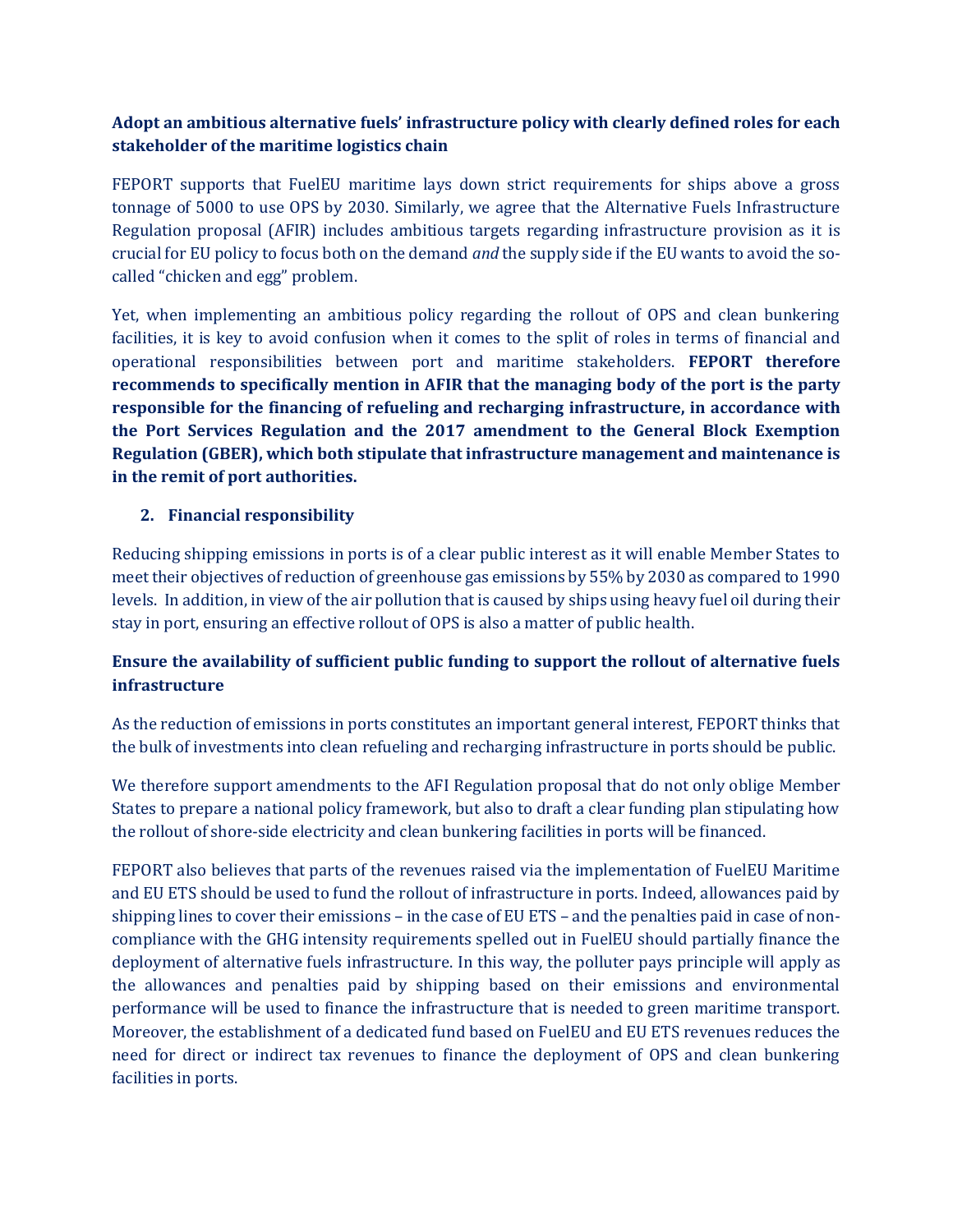In line with the above, FEPORT supports amendments to EU ETS and the FuelEU Maritime regulation that explicitly state that part of the revenues raised via the implementation of those initiatives will be invested in the rollout of green refueling and recharging infrastructure in ports.

## **3. The roles and responsibilities of each port stakeholder**

In the port sector, port authorities are responsible for building, managing and maintaining the basic infrastructure. This role is also recognized in the Port Services Regulation (EU) 2017/352 which refers to "the managing body of the port" as *"any public or private body which, under national law or instruments, has the objective of carrying out, or is empowered to carry out, at a local level, whether in conjunction with other activities or not, the administration and management of the port infrastructure (…)".* 

In addition, the 2017 amendment of the General Block Exemption Regulation considers "alternative fuel infrastructure" as part of port infrastructure. 2

# **Align AFIR with existing EU legislation which clearly specifies that the managing body of the ports is responsible for the provision of alternative fuels infrastructure**

Therefore, in line with the existing divisions of roles in the port sector, which reflect the operational reality in European ports and the above-cited regulations, the rule should be that coordination regarding deployment of OPS should be done by the port authority in close cooperation with terminal operators as the deployment will have a significant impact on the layout and operations of the terminal. This should be clearly specified in AFIR.

As terminal operators are from an operational and legal perspective not the party responsible for the provision of OPS, no regulatory tasks should be imposed on them in the framework of FuelEU Maritime, for example, when it comes to granting exception certificates to ships that are exempt from the obligation to plug in as specified in article 5(3) of the Commission proposal. FEPORT is of the opinion that the managing body of the port should be responsible for granting such certificates and therefore recommends keeping the text of article 5(5) as it is.<sup>3</sup>

In the next Paragraph, we present two business cases for the deployment of OPS.

## **4. Different business models for OPS**

Currently, all business models for the provision and usage of OPS have a negative return on investment. In other words, if policy makers want to increase the usage of OPS, sufficient public support is a prerequisite to bridge the current price gap.

<sup>2</sup>See added point (157) o[f Commission Regulation \(EU\) 2017/1084 of 14 June 2017 amending Regulation \(EU\) No 651/2014](https://eur-lex.europa.eu/legal-content/EN/TXT/PDF/?uri=CELEX:32017R1084&from=ET) as regards aid for port and airport infrastructure, notification thresholds for aid for culture and heritage conservation and for aid for sport and multifunctional recreational infrastructures, and regional operating aid schemes for outermost regions and amending Regulation (EU) No 702/2014 as regards the calculation of eligible costs

<sup>&</sup>lt;sup>3</sup>See article 5(3) and 5(5) of the *Proposal for a Regulation on the use of renewable and low-carbon fuels in maritime transport and amending [Directive 2009/16/EC.](https://ec.europa.eu/info/sites/default/files/fueleu_maritime_-_green_european_maritime_space.pdf)*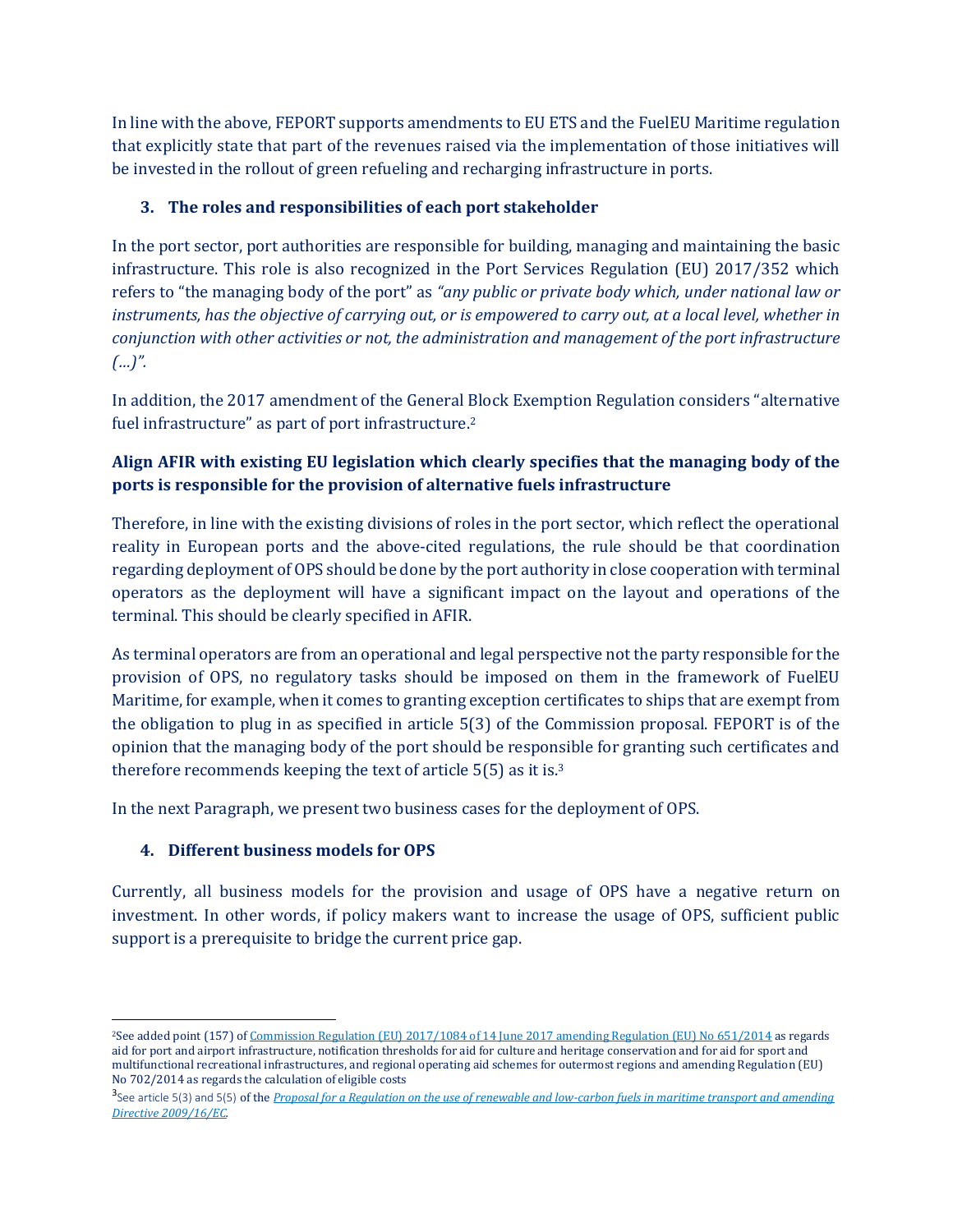For clarification purposes, we refer to two different business models that are used for the provision of OPS in ports. The prevalent one is the port authority model. In each business model we are presenting, CAPEX expenditures must be paid by shipping lines to adapt their ships to be able to plug in to OPS.



### *Source: business models shore power (REBEL, 2021)*

In the service provider business model, the OPEX expenditures are the responsibility of the terminal operator or another service provider. It should indeed be possible for terminal operators to engage in this model and offer OPS as a service, but this can only be possible and profitable if Member States or port authorities invest to ensure that electricity can be provided to ships on the long term, at a profitable rate.

### **Stimulate the business case for OPS by increasing demand**

FEPORT supports including an EU-wide systematic tax exemption for electricity provided to vessels at berth in the revised Energy Taxation Directive, as this could incentivize ships to already plug in before 2030. Once shipping demand increases, more private operators could be inclined to offer OPS as a commercial service.

### **Maintain the 5000 GT limit throughout the fit for 55 package**

In the port authority model, terminal operators are not responsible for any OPEX costs, but they are nevertheless impacted by the civil works that are carried out on the terminal to install the OPS substations. Moreover, when the installations are finally operational, arrangements need to be made regarding who will be responsible for the (dis)connection of the vessels. Terminal operators can play a role in this regard in exchange of a proper fee for the service they will offer.